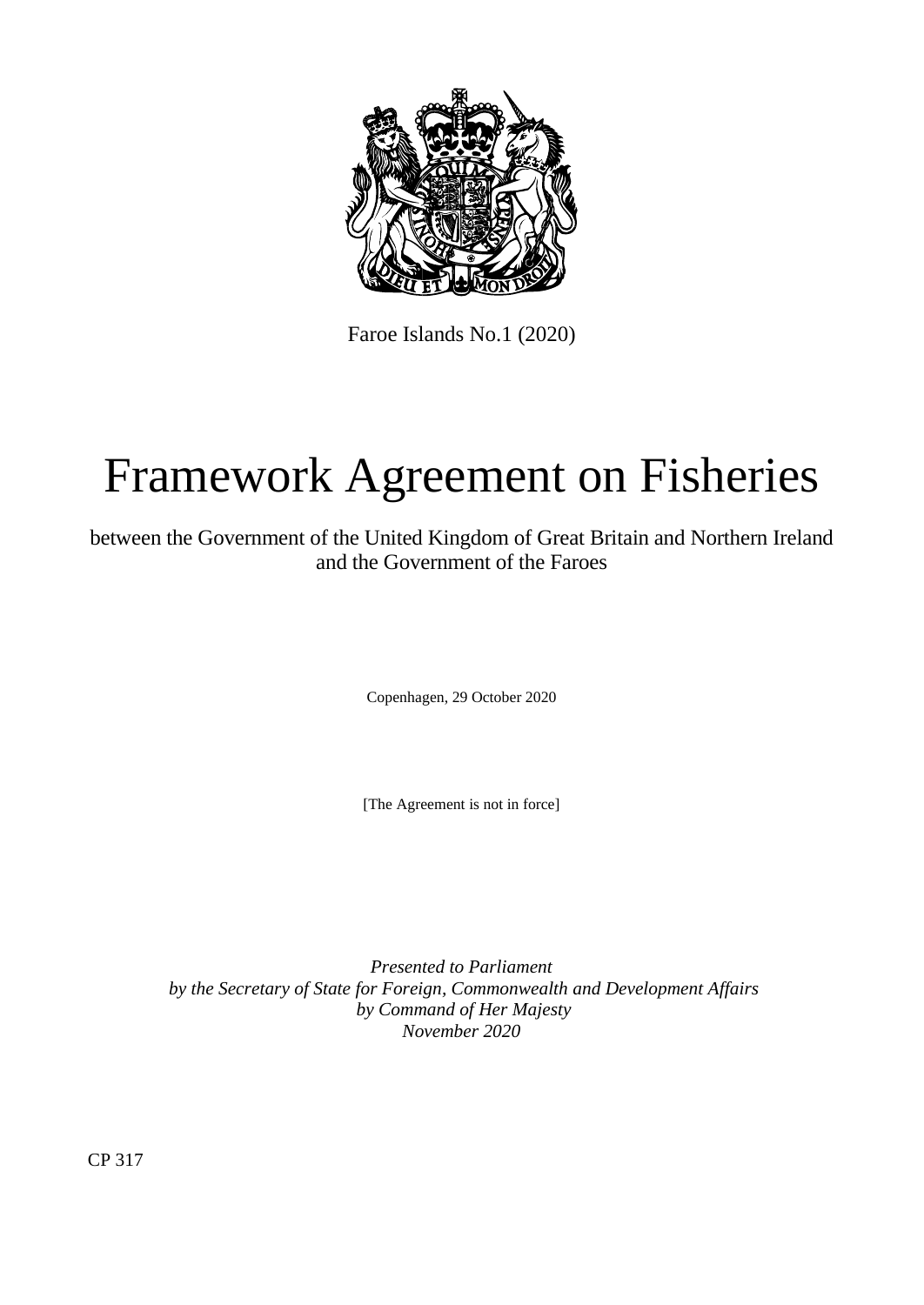

© Crown copyright 2020

This publication is licensed under the terms of the Open Government Licence v3.0 except where otherwise stated. To view this licence, visit [nationalarchives.gov.uk/doc/open-government-licence/version/3](http://www.nationalarchives.gov.uk/doc/open-government-licence/version/3) 

Where we have identified any third party copyright information you will need to obtain permission from the copyright holders concerned.

This publication is available at [www.gov.uk/official-documents](http://www.gov.uk/official-documents)

Any enquiries regarding this publication should be sent to us at Treaty Section, Foreign, Commonwealth and Development Office, King Charles Street, London, SW1A 2AH

ISBN 978-1-5286-2216-5 CCS1120493310 11/20

Printed on paper containing 75% recycled fibre content minimum

Printed in the UK by the APS Group on behalf of the Controller of Her Majesty's Stationery Office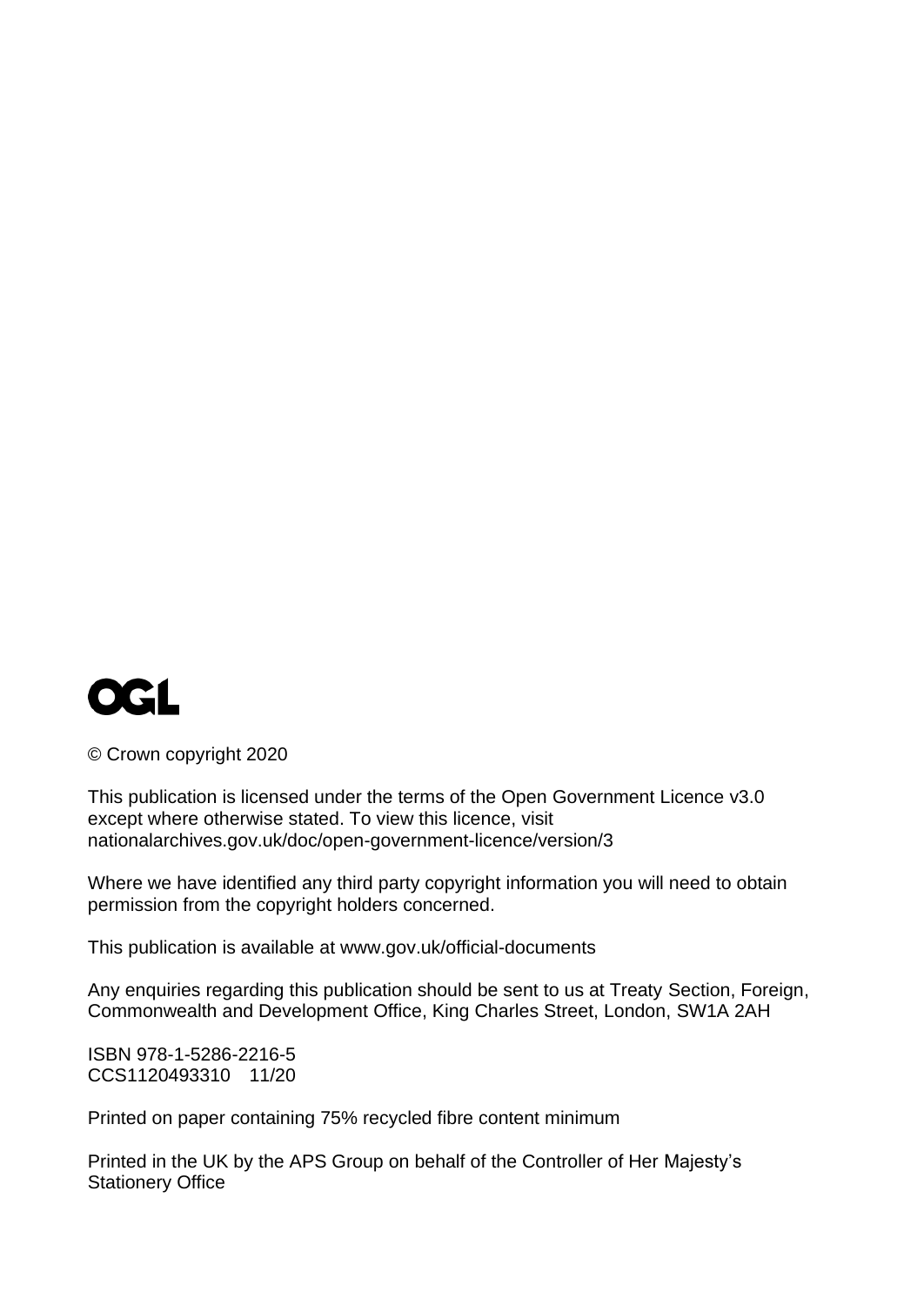## **FRAMEWORK AGREEMENT ON FISHERIES BETWEEN THE GOVERNMENT OF THE UNITED KINGDOM OF GREAT BRITAIN AND NORTHERN IRELAND AND THE GOVERNMENT OF THE FAROES**

THE Government of the United Kingdom of Great Britain and Northern Ireland and the Government of the Faroes, hereinafter referred to as "the Contracting Parties",

RECALLING the close relations between the Contracting Parties,

HAVING REGARD TO the relevant provisions of the 1982 United Nations Convention on the Law of the Sea ("UNCLOS") and the related 1995 Agreement for the Implementation of the Provisions of the United Nations Convention on the Law of the Sea of 10 December 1982 relating to the Conservation and Management of Straddling Fish Stocks and Highly Migratory Fish Stocks,

AWARE of the importance of the principles established by the Code of Conduct for Responsible Fisheries adopted at the FAO Conference in 1995,

DETERMINED to cooperate, in their mutual interest, in securing continued responsible fisheries to ensure the long-term conservation and sustainable use of marine living resources,

RECOGNISING the need for close cooperation and coordination with other coastal States and regional economic integration organisations, including within regional fisheries management organisations, in relation to the management of shared stocks, where the same stock (or stocks of associated species) occur within the waters of both Contracting Parties and also within the waters of such States and organisations,

DETERMINED to cooperate effectively to prevent, deter and eliminate illegal, unreported and unregulated fishing,

RECOGNISING zonal attachment as an important principle of international fisheries management applied by coastal States when discharging their obligations under UNCLOS and related instruments in relation to the joint management of shared stocks,

RECOGNISING the advantage of consistency in relation to technical measures on the conduct of fisheries in adjacent waters of the Contracting Parties,

RECALLING the provisions in the Agreement between the Government of the United Kingdom of Great Britain and Northern Ireland, on the one hand, and the Government of the Kingdom of Denmark together with the Home Government of the Faroe Islands, on the other hand, relating to the Maritime Delimitation in the area between the Faroe Islands and the United Kingdom done at Tórshavn on 18 May 1999, hereinafter referred to as "the 1999 Maritime Delimitation Agreement", concerning the exercise of fisheries jurisdiction by the Contracting Parties in the Special Area defined by that Agreement,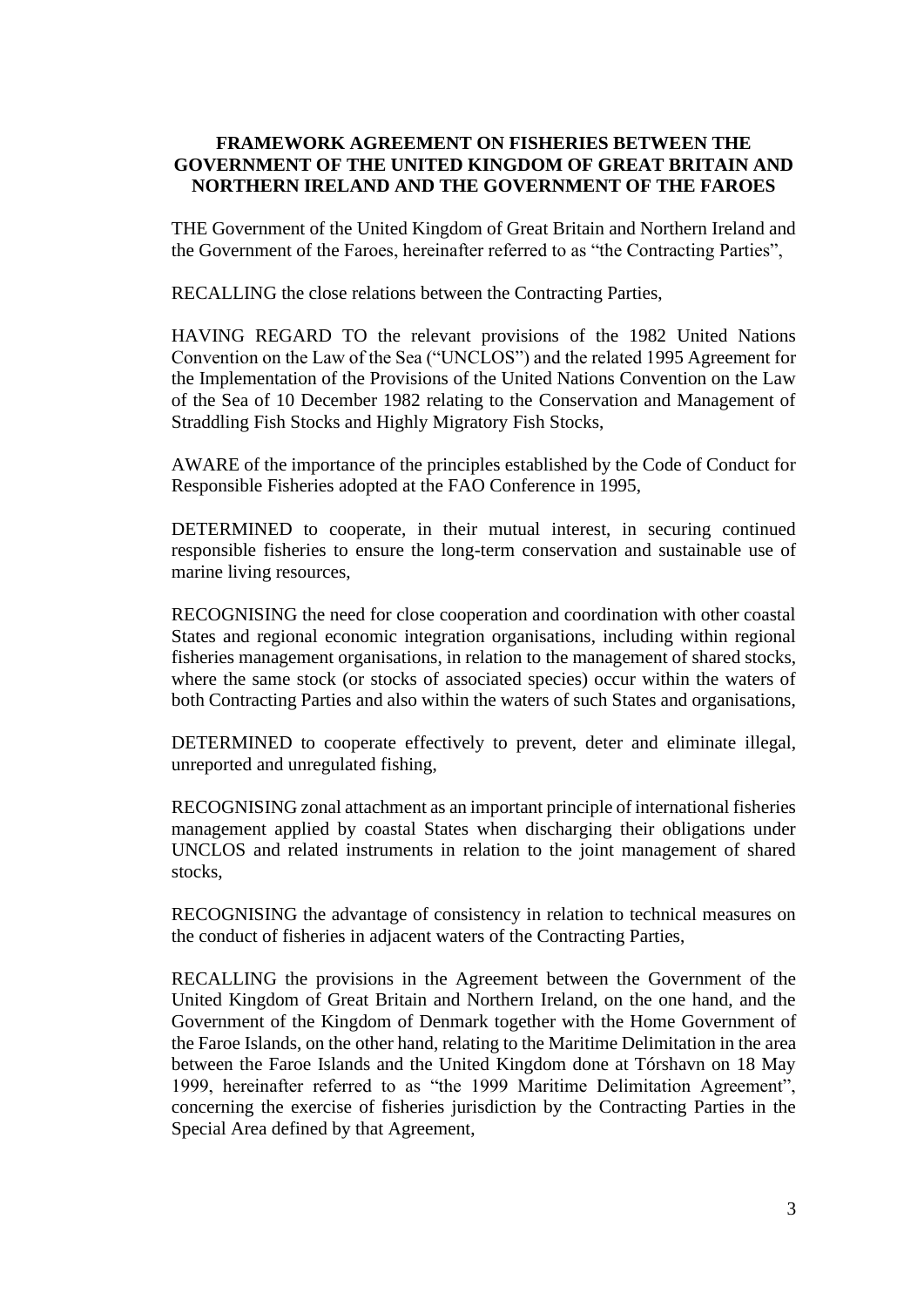CONSIDERING the vital importance for the Faroe Islands of fisheries which constitute their essential economic activity,

TAKING into account the importance of fisheries for the coastal communities of the Contracting Parties,

CONSIDERING that the Government of the Faroes concludes this Agreement on behalf of the Kingdom of Denmark pursuant to the Act on the Conclusion of Agreements under International Law by the Government of the Faroes,

HAVE AGREED AS FOLLOWS:

#### ARTICLE 1

#### **Cooperation**

1. The Contracting Parties shall cooperate with a view to achieving the objective of ensuring the long-term conservation and sustainable use of marine living resources and, in doing so, safeguarding the ecosystems in which these resources occur, through the application of the following principles:

- (a) the promotion of the long-term sustainability and optimum utilisation of marine living resources;
- (b) that conservation and management measures for fisheries are based on the best scientific evidence available;
- (c) the application of the precautionary approach to fisheries management;
- (d) that due account is taken of the impact of fishing on species belonging to the same ecosystem or dependent upon or associated with the target stocks, and in doing so, measures are adopted to minimise harmful impacts;
- (e) that due account is taken of the need to preserve marine biological diversity;
- (f) that complete and accurate data relevant to the management of fishing and fishing related activities are collected and shared in a timely manner;
- (g) the need to ensure compliance with fisheries conservation and management measures;
- (h) the facilitation of scientific research, in particular with regard to stocks of common interest, marine biology and the marine environment.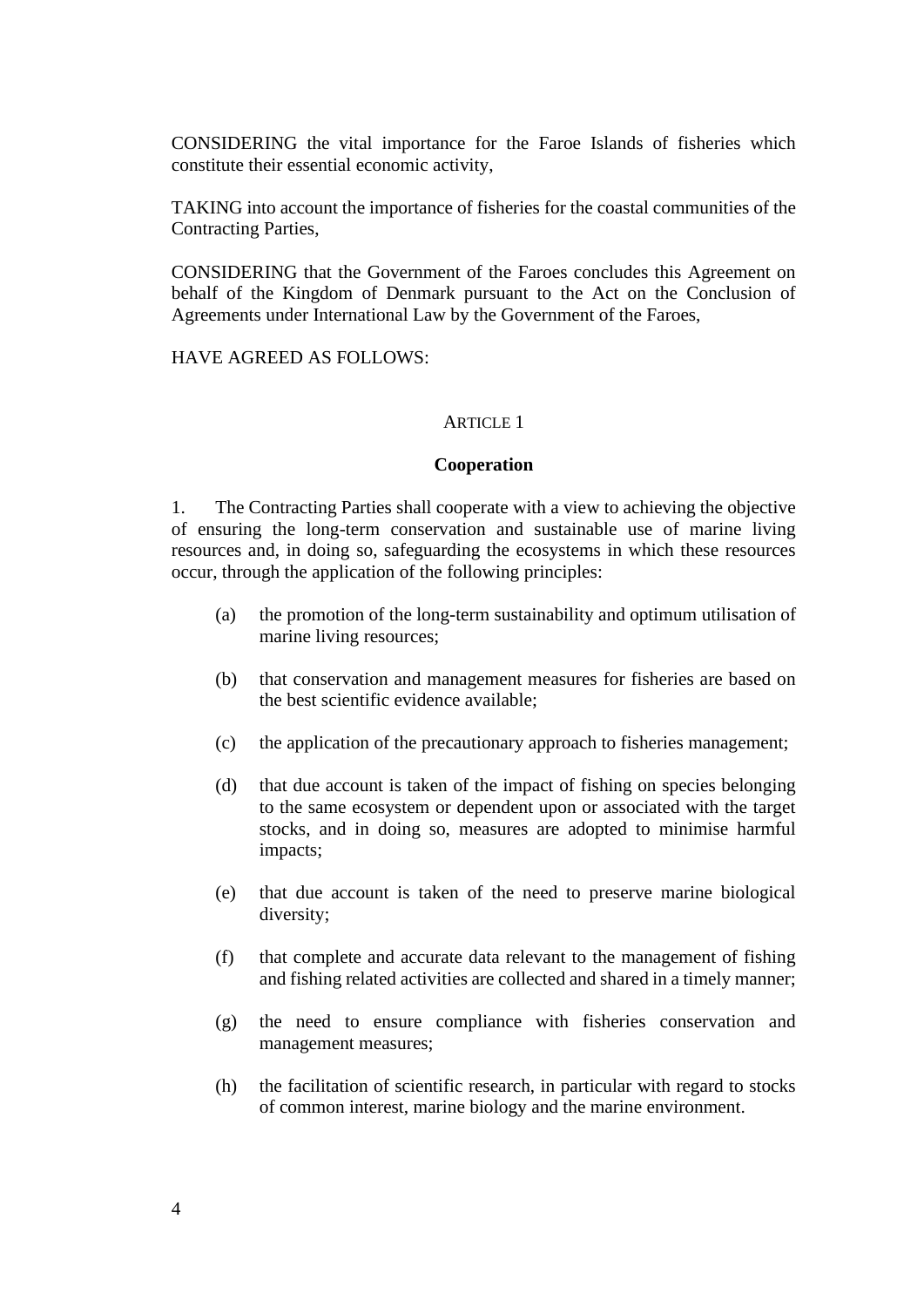## **Access and Quota Transfers**

1. Each Contracting Party may grant access to its area of fisheries jurisdiction to vessels flying the flag of the other Contracting Party, for the purposes of fishing. The extent and conditions of any such access shall be the subject of annual consultations between the Contracting Parties.

2. Each Contracting Party may transfer to the other quotas for fishing by vessels flying the flag of that other Contracting Party. Any such transfers will be the subject of annual consultations between the Contracting Parties and will be subject to adjustment, where necessary.

3. In this Agreement, a Contracting Party's area of fisheries jurisdiction means the waters in respect of which it exercises sovereign rights or jurisdiction, extending up to 200 nautical miles from the baselines from which its territorial sea is measured, but excluding its territorial sea.

## ARTICLE 3

## **Annual Consultations**

1. The Contracting Parties shall consult annually to seek to determine, *inter alia*, the following matters:

- (a) any access by fishing vessels flying the flag of one Contracting Party to the other's area of fisheries jurisdiction under Article 2(1), and
- (b) any transfer of quotas from one Contracting Party to the other under Article 2(2).

2. The Contracting Parties shall produce a written record documenting the results of their consultations.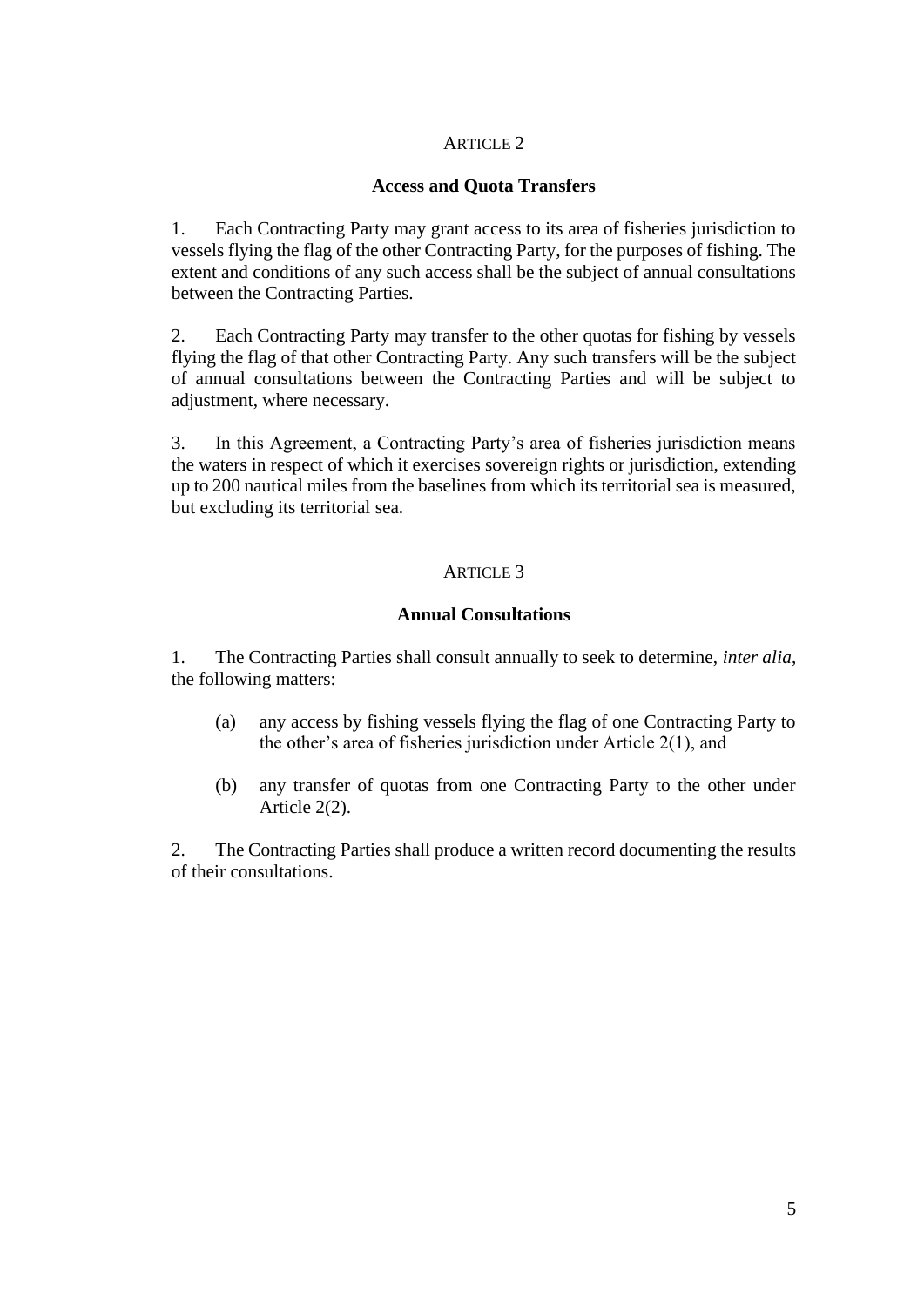#### **Vessel Licensing**

Where access by fishing vessels flying the flag of one Contracting Party (the fishing Contracting Party) to the area of fisheries jurisdiction of the other Contracting Party (the licensing Contracting Party) has been granted under Article 2, the competent authorities of the fishing Contracting Party shall communicate in due time to the licensing Contracting Party the name, registration number, and other relevant particulars of the fishing vessels which shall be eligible to fish within the area of fisheries jurisdiction of the licensing Contracting Party. The licensing Contracting Party shall thereupon issue licences in a manner commensurate with the possibilities for fishing granted to the fishing Contracting Party and consistently with the terms under which access has been granted.

#### ARTICLE<sub>5</sub>

#### **Compliance, Control and Enforcement**

1. Each Contracting Party shall, consistent with international law, take all necessary measures to ensure that, when fishing in the area of fisheries jurisdiction of the other Contracting Party, vessels flying its flag comply with all conservation and management measures, other terms and conditions, and all rules and regulations governing fishing activities in that area.

2. The Contracting Parties may agree on arrangements for operational cooperation necessary for the proper functioning or implementation of this Agreement, dealing in particular with:

- (a) the licensing of vessels flying the flag of one Contracting Party when fishing in the other Contracting Party's area of fisheries jurisdiction, including the exchange of data relating to such vessels;
- (b) monitoring, control and surveillance of fisheries to ensure compliance with conservation and management measures.

3. Arrangements agreed pursuant to this Article may take the form of protocols and guidance documents.

#### ARTICLE 6

#### **Consultation and Dispute Resolution**

The Contracting Parties agree to consult on questions relating to the implementation and proper functioning of this Agreement, or in the event of a dispute concerning its interpretation or application.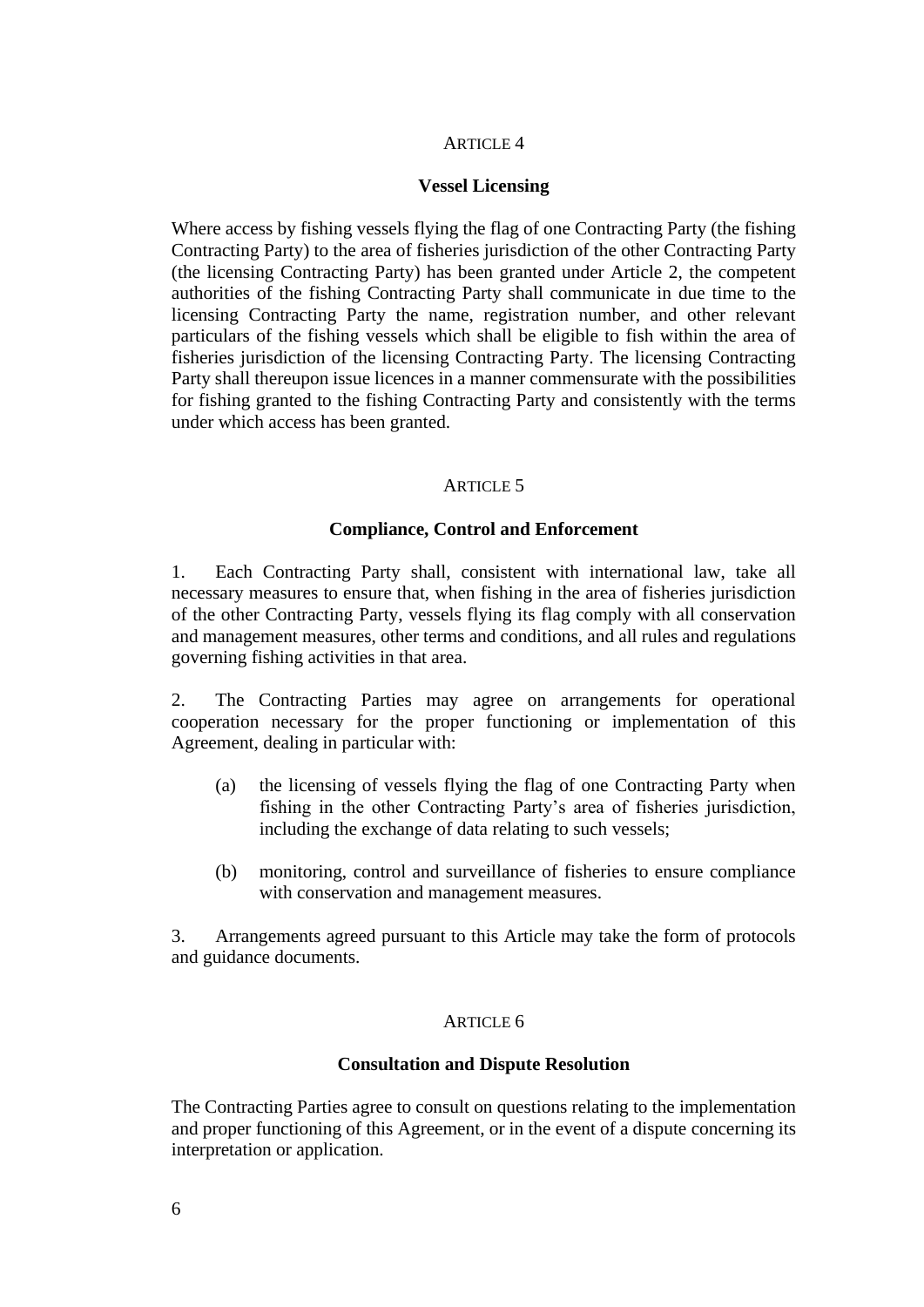## **Amendments**

1. This Agreement may be amended by exchange of diplomatic notes if the Contracting Parties so agree.

2. An amendment made by exchange of diplomatic notes shall enter into force on the date specified by the Contracting Parties in their notes.

## ARTICLE 8

## **Relationship to the 1999 Maritime Delimitation Agreement**

Nothing in this Agreement shall affect the Contracting Parties' rights and obligations under the 1999 Maritime Delimitation Agreement.

## ARTICLE 9

## **Law of the Sea**

Nothing contained in this Agreement shall affect or prejudice in any manner the views of either Contracting Party with respect to any questions relating to the law of the sea.

#### ARTICLE 10

# **Territorial Application**

This Agreement shall apply:

- (a) to the United Kingdom of Great Britain and Northern Ireland;
- (b) to the Faroes.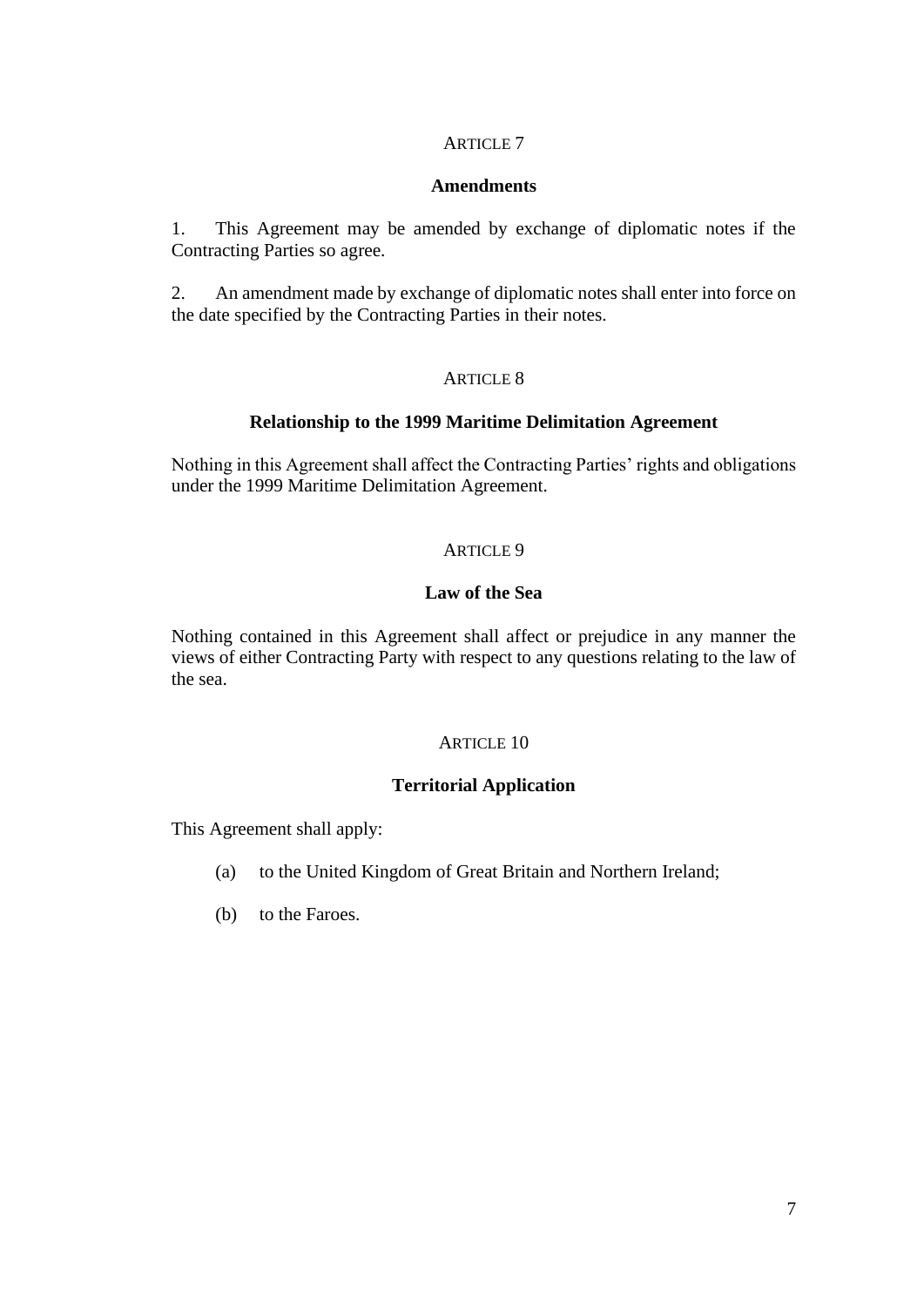## **Entry into Force, Duration and Termination**

- 1. This Agreement shall enter into force on:
	- (a) 1 January 2021, provided that, prior to that date, the Contracting Parties have notified each other in writing through the diplomatic channel of the completion of their respective domestic requirements necessary for the entry into force of this Agreement; or
	- (b) the date of receipt of the latter of the written notifications referred to in the previous sub-paragraph in the event that this is later than 1 January 2021.

2. This Agreement shall remain in force for an initial period ending on 31 December 2026, and thereafter for subsequent, consecutive periods of 4 years unless terminated in accordance with paragraph 3 of this Article.

3. Either Contracting Party may terminate this Agreement by giving notice to the other at least one year before the expiry of the initial period referred to in paragraph 2 of this Article, or at least one year before the expiry of each subsequent 4 year period. Where notice is given under this paragraph the Agreement shall cease to have effect at the end of the period in question.

4. Notice under paragraph 3 shall be given in writing through the diplomatic channel.

IN WITNESS WHEREOF, the undersigned, being duly authorised by their respective Governments, have signed this Agreement.

DONE at Copenhagen, on the twenty ninth day of October two thousand twenty, in duplicate, in the English and Faroese languages, both texts being equally authentic.

#### **EMMA HOPKINS**

**For the Government of the United Kingdom of Great Britain and Northern Ireland:** 

#### **JACOB VESTERGAARD**

**For the Government of the Faroes:**